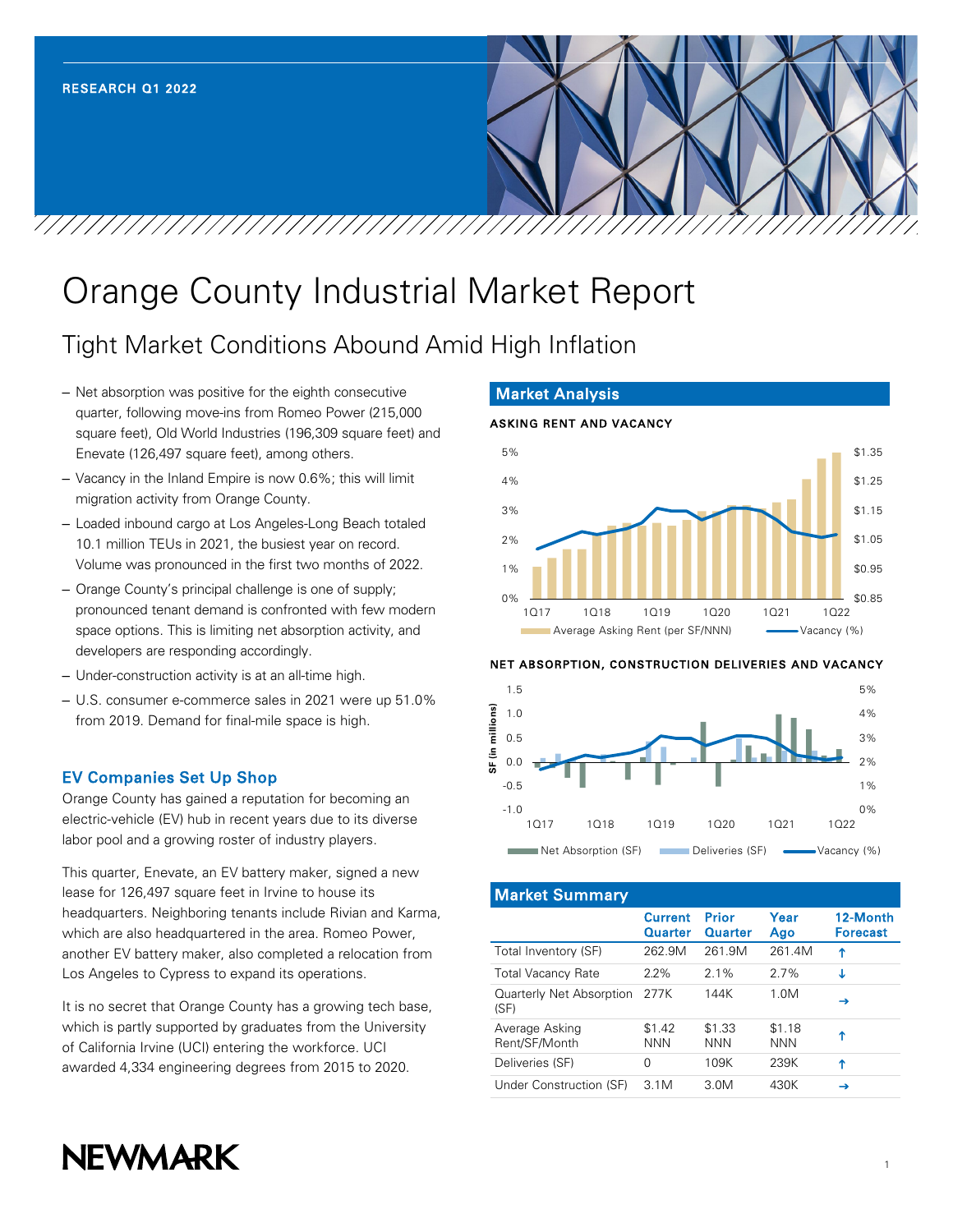#### Under-Construction Activity Reaches Record-High

Vacancy has remained under 4.0% for 34 straight quarters, and developers are accelerating groundbreakings at entitled sites. Current projects include Goodman Logistics Center Fullerton, a four-building campus totaling 1.5 million square feet; Huntington Gateway, a six-building campus totaling 1.0 million square feet; and a 145,000-square-foot Amazon facility in Irvine Spectrum. Developers are also targeting older industrial facilities for renovation, in addition to covered land plays.

The ongoing office-to-industrial redevelopment trend continued this quarter after Prologis acquired a 24-acre office campus in Lake Forest. According to the press release, Prologis will operate the asset as an office property, but dubbed the acquisition as a long-term strategic play. Prologis does not own any other office assets in the county; eventual redevelopment to industrial is likely.

Goodman Group also bought a 30,000-square-foot medical office property in Anaheim near the Goodman Industrial Center

#### U.S. PRODUCER PRICE INDEX: DEC 2019 TO FEB 2022 % **CHANGE** Construction Material Price Movement



0% 22% 44% 66% 88% 110% 132% Source: US Census Bureau (consumer adjusted retail sales); based on the most current data available

Anaheim, where Amazon is the tenant. The medical office site will either serve as an extension of Amazon's distribution center or become a new speculative industrial facility. In Aliso Viejo, Holt Integrated Circuits, a circuit supplier for the aerospace industry, purchased a 38,000-square-foot office building. The ground floor will be used for warehouse operations; the second floor for corporate offices.

#### **Outlook**

Speculative developers will wait until the eve of a given building's delivery before signing a tenant to capitalize on higher rents, which are being influenced by fluctuating construction material costs and ever-tightening leasing market conditions.

While the outlook for 2022 is highly bullish, inflation, which reached a 40-year high in Southern California in January, remains a concern as it pertains to future consumer spending. It also remains to be seen what impact future interest rate hikes will have on the U.S. economy amid rising fuel costs and ongoing supply chain disruptions.

### Consumer Price Index (CPI-U)

#### LOS ANGELES-LONG BEACH-ANAHEIM | 12-MONTH % CHANGE



Source: U.S. Bureau of Labor Statistics (data not adjusted for seasonality)

| <b>Lease Transactions</b> |                              |                    |                   |                    |  |  |  |
|---------------------------|------------------------------|--------------------|-------------------|--------------------|--|--|--|
| Tenant                    | <b>Building(s)</b>           | <b>Market Area</b> | <b>Lease Type</b> | <b>Square Feet</b> |  |  |  |
| Old World Industries      | 7300 Chapman Avenue          | West County        | Direct            | 196.309            |  |  |  |
| Arbonne International LLC | 9400 Jeronimo Road           | South County       | Renewal           | 146.482            |  |  |  |
| Modern Fittings           | 295 East Orangethorpe Avenue | North County       | Direct            | 96,000             |  |  |  |
|                           |                              |                    |                   |                    |  |  |  |

## Sale Transactions Buyer **Building(s)** Building(s) **Market Area** Sale Price (PSF) Square Feet 9th Street Partners LLC 17451 Von Karman Avenue Airport \$26,000,000 (\$285/SF) 90,000 EverWest Real Estate Investors, LLC 5410-5414 East La Palma Avenue North County \$22,400,000 (\$307/SF) 73,000 Robinson Pharma, Inc. 3501 West Segerstrom Avenue Airport \$25,000,000 (\$375/SF) 66,600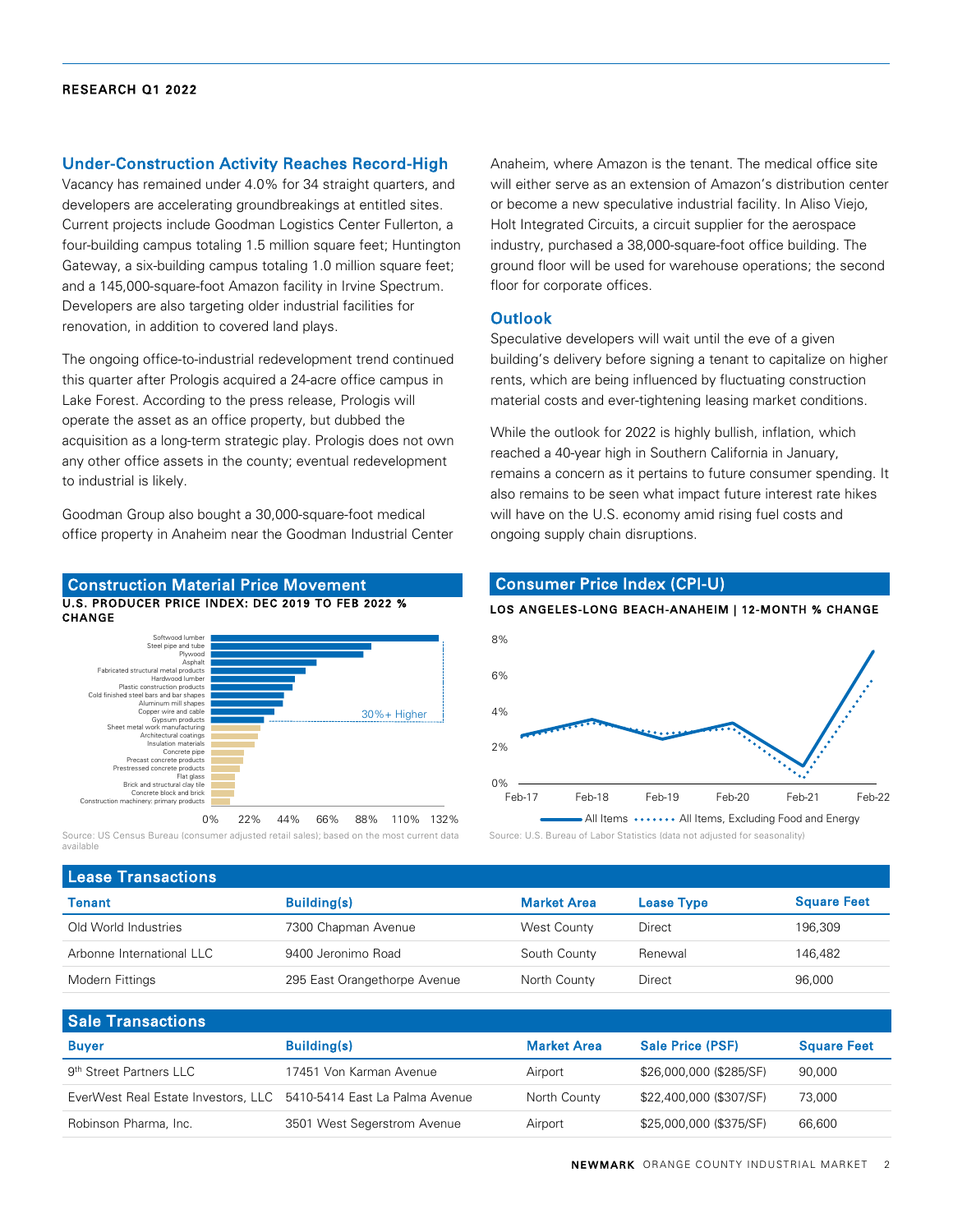| <b>Submarket Statistics</b> |                                          |                                             |                                        |                                             |                                             |                              |                                                                    |                                                  |
|-----------------------------|------------------------------------------|---------------------------------------------|----------------------------------------|---------------------------------------------|---------------------------------------------|------------------------------|--------------------------------------------------------------------|--------------------------------------------------|
|                             | <b>Total</b><br><b>Inventory</b><br>(SF) | <b>Under</b><br><b>Construction</b><br>(SF) | <b>Total</b><br><b>Vacancy</b><br>Rate | <b>Qtr Net</b><br><b>Absorption</b><br>(SF) | <b>YTD Net</b><br><b>Absorption</b><br>(SF) | <b>Wh/Dist</b><br>(Price/SF) | <b>General Ind</b><br><b>Asking Rent Asking Rent</b><br>(Price/SF) | <b>Total</b><br><b>Asking Rent</b><br>(Price/SF) |
| <b>Airport</b>              | 84,209,477                               | $\bf{0}$                                    | 2.8%                                   | 116,503                                     | 116,503                                     | \$1.47                       | \$1.43                                                             | \$1.56                                           |
| Costa Mesa                  | 10,764,021                               | $\mathsf{0}$                                | 2.1%                                   | 24,324                                      | 24,324                                      | \$1.59                       | \$1.37                                                             | \$1.43                                           |
| Fountain Valley             | 4,697,315                                | 0                                           | 1.5%                                   | $-16,070$                                   | $-16,070$                                   | $\overline{a}$               | $\overline{\phantom{a}}$                                           | \$1.54                                           |
| Irvine                      | 26,212,380                               | 0                                           | 3.8%                                   | $-44,641$                                   | $-44,641$                                   | $\overline{a}$               | \$1.58                                                             | \$1.66                                           |
| Newport Beach               | 892,953                                  | $\mathsf{0}$                                | 4.3%                                   | 14,700                                      | 14,700                                      |                              | $\overline{\phantom{a}}$                                           | \$1.43                                           |
| Santa Ana                   | 31,858,114                               | 0                                           | 1.5%                                   | 5,475                                       | 5,475                                       | $\overline{\phantom{a}}$     | \$1.50                                                             | \$1.45                                           |
| Tustin                      | 9,784,694                                | 0                                           | 6.1%                                   | 132,715                                     | 132,715                                     | \$1.44                       | \$1.29                                                             | \$1.59                                           |
| <b>North County</b>         | 103,941,461                              | 1,871,415                                   | 1.4%                                   | $-328,322$                                  | $-328,322$                                  | \$1.39                       | \$1.13                                                             | \$1.30                                           |
| Anaheim                     | 49,974,076                               | 298,610                                     | 1.6%                                   | $-240,000$                                  | $-240,000$                                  | \$1.29                       | \$1.11                                                             | \$1.28                                           |
| Brea                        | 11,535,520                               | 0                                           | 2.7%                                   | $-162,306$                                  | $-162,306$                                  | \$1.21                       | \$1.24                                                             | \$1.26                                           |
| Fullerton                   | 20,219,737                               | 1,572,805                                   | 0.8%                                   | $-51,121$                                   | $-51,121$                                   | \$1.44                       | $\overline{a}$                                                     | \$1.43                                           |
| La Habra                    | 3,472,738                                | 0                                           | 0.4%                                   | 20,825                                      | 20,825                                      | \$0.60                       | $\overline{a}$                                                     | \$0.60                                           |
| Orange                      | 12,813,728                               | 0                                           | 1.0%                                   | 6,171                                       | 6,171                                       | $\qquad \qquad -$            | \$0.72                                                             | \$0.81                                           |
| Placentia                   | 3,796,891                                | 0                                           | 0.5%                                   | 93,173                                      | 93,173                                      | $\overline{a}$               | \$1.31                                                             | \$1.31                                           |
| Yorba Linda                 | 2,128,771                                | 0                                           | 0.7%                                   | 4,936                                       | 4,936                                       | $\overline{\phantom{0}}$     | \$1.40                                                             | \$1.40                                           |
| <b>South County</b>         | 34,953,110                               | 145,000                                     | 2.8%                                   | 119,996                                     | 119,996                                     | \$1.48                       | \$1.55                                                             | \$1.45                                           |
| Aliso Viejo                 | 1,812,203                                | 0                                           | 5.5%                                   | $-56,816$                                   | $-56,816$                                   |                              | $\overline{a}$                                                     | \$1.33                                           |
| Foothill Ranch              | 2,829,044                                | $\mathsf{O}\xspace$                         | 0.0%                                   | $\mathsf{O}\xspace$                         | $\mathsf{O}\xspace$                         | \$1.50                       | $\overline{\phantom{a}}$                                           | \$1.50                                           |
| Irvine Spectrum             | 17,372,567                               | 145,000                                     | 3.7%                                   | 207,423                                     | 207,423                                     | \$1.70                       | \$1.53                                                             | \$1.47                                           |
| Laguna Beach                | 76,268                                   | $\mathsf{O}\xspace$                         | 4.7%                                   | $\mathsf{O}\xspace$                         | $\mathsf{O}\xspace$                         | $\overline{a}$               |                                                                    | \$2.52                                           |
| Laguna Hills                | 1,227,951                                | 0                                           | 1.7%                                   | $-737$                                      | $-737$                                      | \$1.50                       | \$1.45                                                             | \$1.43                                           |
| Laguna Niguel               | 498,492                                  | $\mathsf{O}\xspace$                         | 5.7%                                   | $\mathsf{O}\xspace$                         | $\mathsf{O}\xspace$                         |                              |                                                                    | \$1.50                                           |
| Lake Forest                 | 4,740,058                                | $\mathsf{O}\xspace$                         | 0.7%                                   | $-296$                                      | $-296$                                      | \$1.45                       | \$1.66                                                             | \$1.50                                           |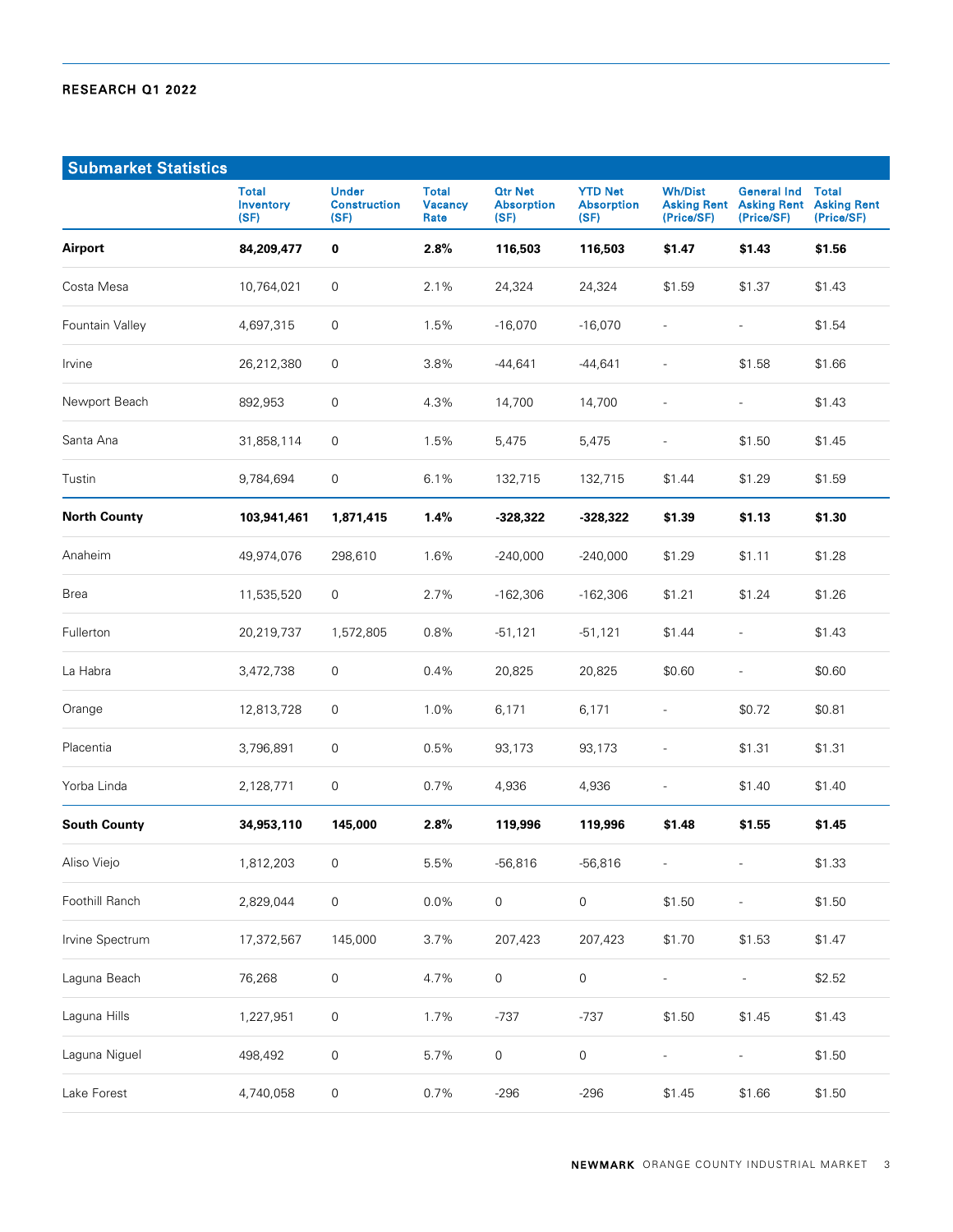| <b>Submarket Statistics</b> |                                   |                                             |                                        |                                             |                                             |                                                    |                                                        |                                                  |
|-----------------------------|-----------------------------------|---------------------------------------------|----------------------------------------|---------------------------------------------|---------------------------------------------|----------------------------------------------------|--------------------------------------------------------|--------------------------------------------------|
|                             | <b>Total</b><br>Inventory<br>(SF) | <b>Under</b><br><b>Construction</b><br>(SF) | <b>Total</b><br><b>Vacancy</b><br>Rate | <b>Otr Net</b><br><b>Absorption</b><br>(SF) | <b>YTD Net</b><br><b>Absorption</b><br>(SF) | <b>Wh/Dist</b><br><b>Asking Rent</b><br>(Price/SF) | <b>General Ind</b><br><b>Asking Rent</b><br>(Price/SF) | <b>Total</b><br><b>Asking Rent</b><br>(Price/SF) |
| Mission Viejo               | 1,054,227                         | $\mathbf 0$                                 | 5.3%                                   | $-14,956$                                   | $-14,956$                                   |                                                    | \$1.23                                                 | \$1.39                                           |
| Rancho Santa Margarita      | 2,337,119                         | $\mathbf 0$                                 | 0.4%                                   | 5,618                                       | 5,618                                       | $\overline{a}$                                     | \$1.55                                                 | \$1.55                                           |
| San Clemente                | 2,051,475                         | $\mathbf 0$                                 | 3.4%                                   | $-8,050$                                    | $-8,050$                                    | \$1.25                                             |                                                        | \$1.39                                           |
| San Juan Capistrano         | 953,706                           | $\mathsf{O}\xspace$                         | 1.3%                                   | $-12,190$                                   | $-12,190$                                   | $\overline{\phantom{a}}$                           |                                                        | $\overline{\phantom{0}}$                         |
| <b>West County</b>          | 39,777,640                        | 1,114,892                                   | 2.3%                                   | 368,867                                     | 368,867                                     | \$1.30                                             | \$1.21                                                 | \$1.20                                           |
| Cypress                     | 6,311,612                         | 0                                           | 4.5%                                   | 93,785                                      | 93,785                                      | \$1.30                                             | \$1.29                                                 | \$1.21                                           |
| Garden Grove                | 12,976,450                        | $\mathbf 0$                                 | 3.1%                                   | 220,963                                     | 220,963                                     | $\overline{\phantom{a}}$                           | \$0.95                                                 | \$0.96                                           |
| Huntington Beach            | 15,019,722                        | 1,114,892                                   | 1.3%                                   | 15,253                                      | 15,253                                      |                                                    | \$1.25                                                 | \$1.27                                           |
| Los Alamitos                | 2,039,241                         | 0                                           | 0.9%                                   | 3,818                                       | 3,818                                       | $\overline{a}$                                     | $\overline{a}$                                         | $\overline{\phantom{a}}$                         |
| Seal Beach                  | 841,203                           | $\mathsf{O}\xspace$                         | 0.0%                                   | 16,720                                      | 16,720                                      | $\overline{a}$                                     | $\overline{\phantom{a}}$                               | $\overline{\phantom{0}}$                         |
| Stanton                     | 797,352                           | $\mathbf 0$                                 | 0.2%                                   | $\mathbf 0$                                 | 0                                           | $\overline{\phantom{a}}$                           | \$1.02                                                 | \$1.02                                           |
| Westminster                 | 1,792,060                         | $\mathsf{O}\xspace$                         | 1.9%                                   | 18,328                                      | 18,328                                      | $\overline{\phantom{a}}$                           | $\overline{a}$                                         | $\overline{\phantom{0}}$                         |
| <b>Orange County</b>        | 262,881,688                       | 3,131,307                                   | 2.2%                                   | 277,044                                     | 277,044                                     | \$1.39                                             | \$1.31                                                 | \$1.42                                           |

Net absorption is the change in physically occupied space. A hypothetical vacant and available space could lease this quarter with the tenant set to take occupancy six months later; positive<br>absorption is not recorded unti

The total asking rent is the weighted average across warehouse, manufacturing, flex, incubator and general industrial properties. Older, available buildings often cite asking rents, while newer<br>facilities often withhold re